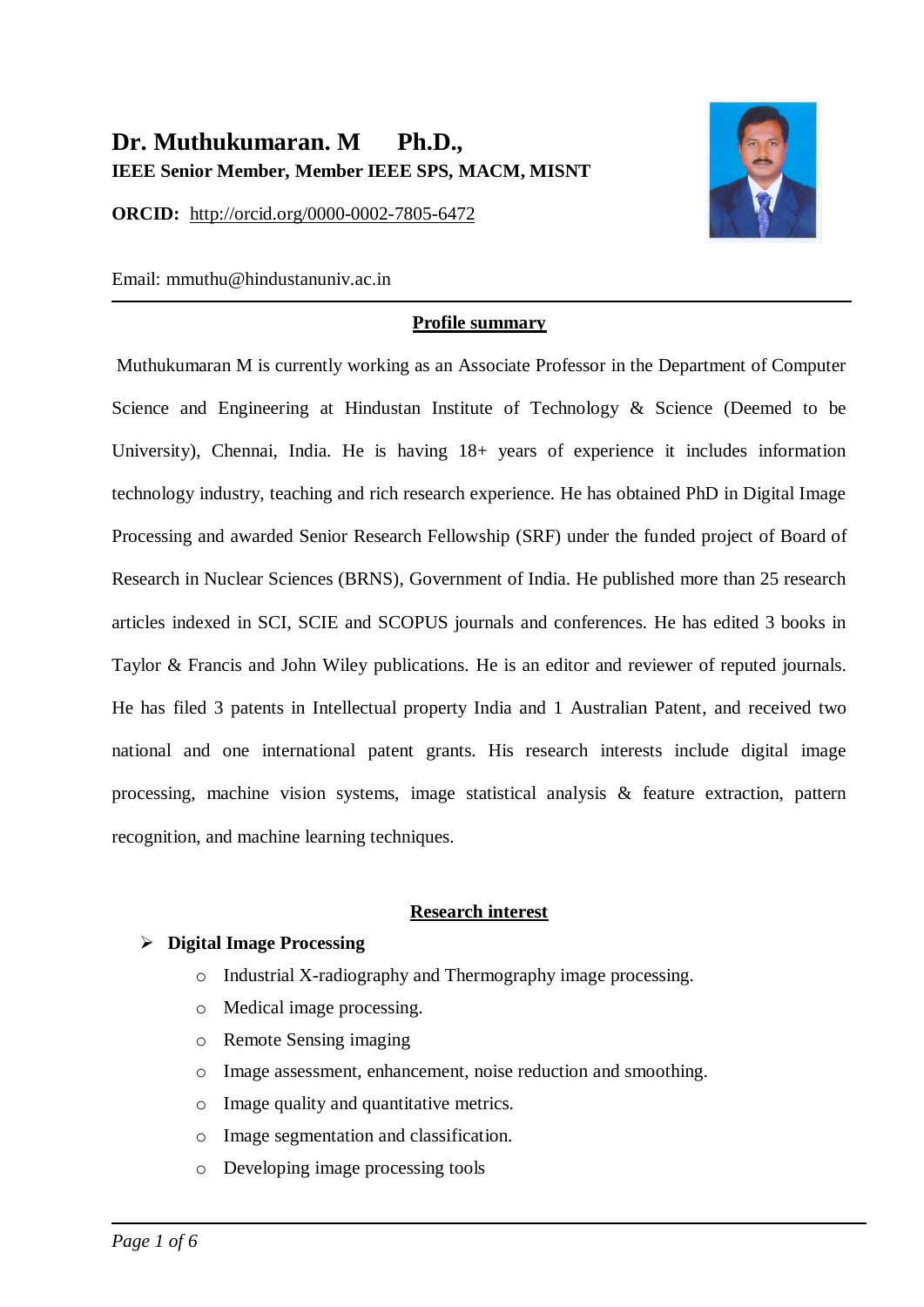- **Pattern Recognition**
- **Deep Learning**
- **Developing machine vision inspection tools**
- **Radiography, thermography, medical, remote sensing image processing.**

#### **Journal publications, Conferences and Chapters**

- DimpleNagpal, S.N.Panda, Muthukumaran Malarvel, Priyadarshini A Pattanaik, Mohammad Zubair Khan, A review of diabetic retinopathy: Datasets, approaches, evaluation metrics and future trends, Journal of King Saud University - Computer and Information Sciences, 2021 **(SCIE- Published – IF 13.473).**
- $\triangleright$  Muthukumaran Malarvel, Harjeet Singh, An autonomous technique for weld defects detection and classification using multi-class support vector machine in X-radiography image, Optik, Elsevier, Vol 231, 166342 2021 (**SCI- Published – IF 2.187**)
- Harjeet Singh, R. K Sharma, Muthukumaran Malarvel, Post-processing algorithms for the formation of online handwritten Gurmukhi character/akshara, Journal of Intelligent and fuzzy systems, IOS Press.vol 40, no 3, pp 4799-4809, 2021 **(SCI-E Published IF 1.851)**
- Muthukumaran Malarvel and Soumya Ranjan Nayak, Edge and Region Segmentation in High-Resolution Aerial Images using Improved Kernel Density Estimation: A Hybrid Approach, Journal of Intelligent & Fuzzy Systems, Vol 39 No 1, pp 543-560, (2020). **(SCI-E Indexed- IF 1.851)**
- $\triangleright$  Jagalingam Pushparaj and Muthukumaran Malarvel, Panchromatic image denoising by a lognormal-distribution-based anisotropic diffusion model, Journal of Applied Remote Sensing, SPIE, 13(1), 0414515 (2019). (**SCI-E Indexed – IF 1.360)**
- Muthukumaran Malarvel, Gopalakrishnan Sethumadhavan, Purna Chandra Rao Bhagi, Soumitra Kar, Thangavel Saravanan, Arunmuthu Krishnan, Anisotropic diffusion based denoising on X-radiography images to detect weld defects, Digital Signal Processing 68 (2017) 112–126. **(SCI Indexed- IF 2.871)**
- Muthukumaran Malarvel, Gopalakrishnan Sethumadhavan, Purna Chandra Rao Bhagi, Soumitra Kar, Thangavel Saravanan, An improved version of Otsu's method for segmentation of weld defects on X-radiography images, Optik 142 (2017) 109–118. **(SCI Indexed – IF 2.187)**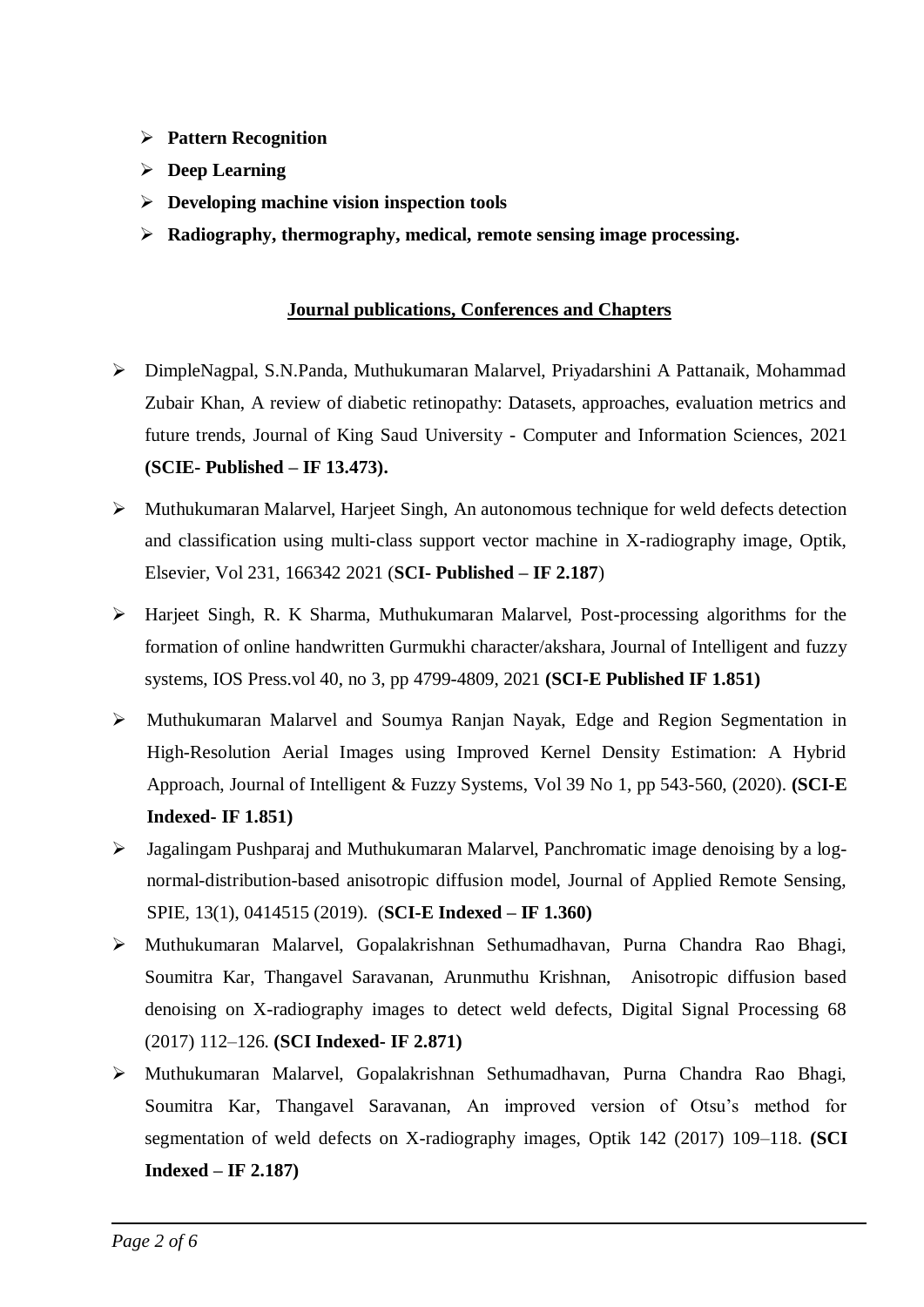- Srinivasan Sankaran, Muthukumaran Malarvel, Gopalakrishnan Sethumadhavana, Dinkar Sahal, Quantitation of Malarial parasitemia in Giemsa stained thin blood smears using Six Sigma threshold as preprocessor, Optik 145 (2017) 225–239. **( SCI Indexed IF: 2.187)**
- M. Muthukumaran, A. Sivapathi, L. Prabaharan and S. Gopalakrishnan, Discovery of noise existence and noise level estimation in weld x-radiography images using anisotropic diffusion model, Far East Journal of Electronics and Communications, 17(2017) 351-359. **(SCOPUS Indexed)**
- M. Muthukumaran, L. Prabaharan, A. Sivapathi and S. Gopalakrishnan, A comparative analysis of an anisotropic diffusion image denoising methods on weld x-radiography images, Far East Journal of Electronics and Communications, 17(2017) 267-281. **(SCOPUS Indexed)**
- M. Muthukumaran, A. Sivapathi, L. Prabaharan and S. Gopalakrishnan, Performance analysis of thresholding techniques on weld x-radiography images, ARPN Journal of Engineering and Applied Sciences, 11(2016) 12836- 12842. **(SCOPUS Indexed)**
- Muthukumaran Malarvel, Harjeet Singh, Varsha Singh, Detection and diagnosis of malaria through computer vision methods: A systematic review and meta-analysis, Current Infectious Disease Reports, Springer (**SCI-Under Review)**
- Harjeet Singh, R. K Sharma, Muthukumaran Malarvel, Strokes clustering based segmentation of online handwritten words for Gurmukhi script, Pattern Recognition Letters, Elsevier **(SCI-Under Review)**

## **Conference publications:**

- Shivani Sood, Harjeet Singh, Muthukumaran Malarvel, Rakesh Ahuja, Significance and Limitations of Deep Neural Networks for Image Classification and Object Detection, 2021 2nd International Conference on Smart Electronics and Communication (ICOSEC 2021), 1453-1460 **(SCOPUS INDEXED)**
- Muthukumaran Malarvel, Harjeet Singh, Soumya Ranjan Nayak, An Improved Kernel Density Estimation with adaptive bandwidth selection for Edge detection, 3rd International Conference on Intelligent Communication Technologies and Virtual Mobile Networks (ICICV 2021)-IEEE Explore **(SCOPUS Indexed)**
- Dimple Nagpal, Surya Narayan Panda, Muthukumaran Malarvel, Hypertensive Retinopathy Screening through Fundus Images A Review, 6th International Conference on Inventive Computation Technologies ICICT 2021-IEEE Explore **(SCOPUS Indexed).**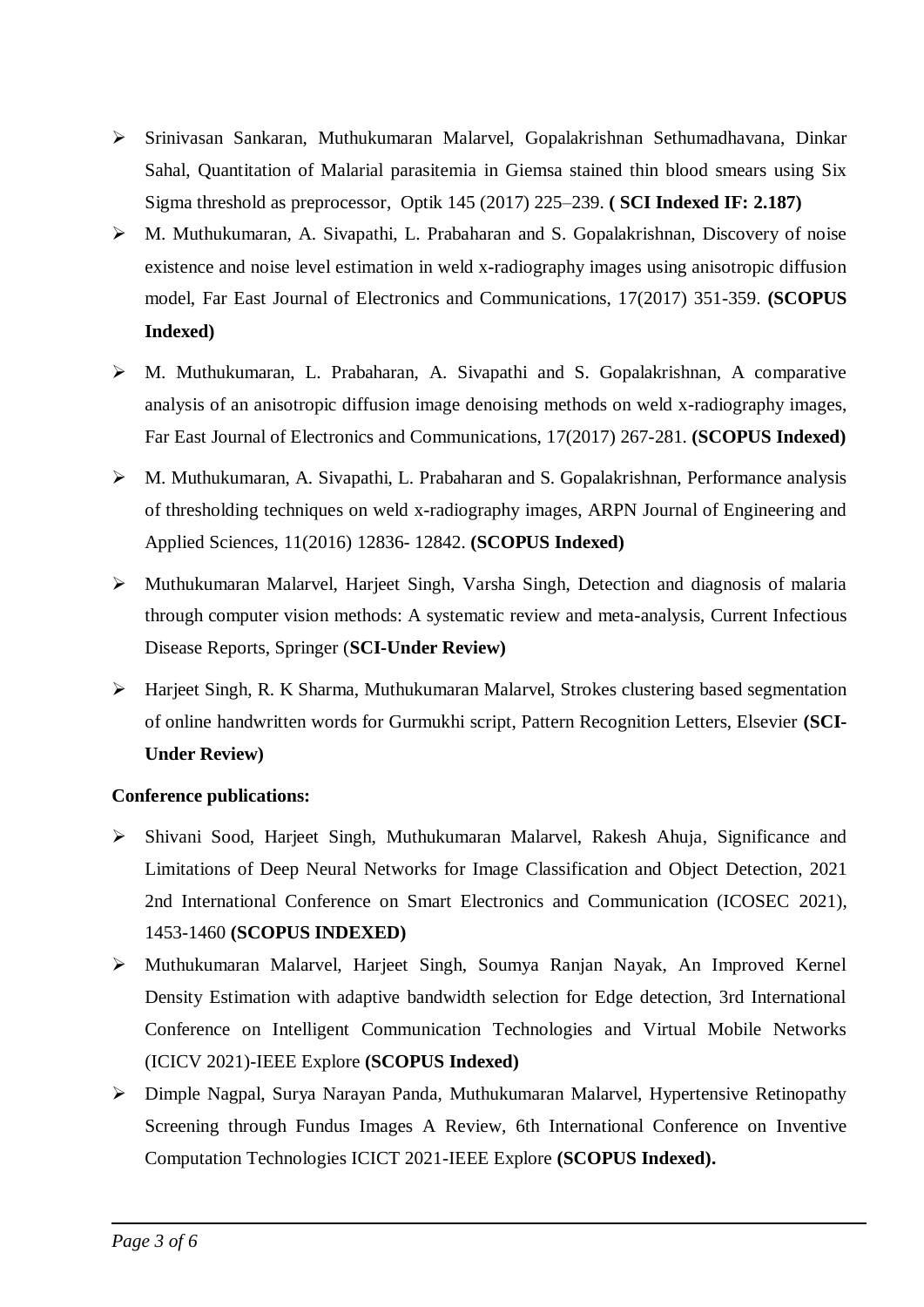- Muthukumaran Malarvel and Harjeet Singh, An automatic assessment of histogram mode on X-radiography weld image using non-maxima suppression, 3rd Internation conference on smart systems and inventive technology (ICSSIT 2020)- IEEExplore, **(SCOPUS Indexed)**
- Muthukumaran Malarvel and Soumya Ranjan Nayak, Region grow using fuzzy automated seed selection for weld defect segmentation in X-radiography image, The International Conference on Artificial Intelligence in Manufacturing & Renewable Energy (ICAIMRE – 2019). **(SCOPUS Indexed)**
- Muthukumaran Malarvel, Gopalakrishnan Sethumadhavan, Purna Chandra Rao Bhagi, Thangavel Saravanan, Arunmuthu Krishnan, Region growing based segmentation with automatic seed selection using threshold techniques on X-radiography images, 2016 IEEE International Conference on Computational Intelligence and Computing Research. **(SCOPUS Indexed)**
- Presented a paper in the proceedings **KEYNOTE 2013** National Conference organized by CARE Group of Institutions, Trichy on  $7<sup>th</sup>$  Feb'2013.
- Presented a paper at the National Level Conference on the Information Computing **NIC'13** organized by Shri Angalamman College of Eng and Tech, Trichy held on 28<sup>th</sup> March'2013.
- Presented a paper at the National Conference On Emerging Trends In Engineering, Technology & Management **ETETM'13** organized by Oxford Engineering College, Trichy held on  $6<sup>th</sup>$  April'2013.

# **Chapter publications:**

- Ankita Tiwari, Bhawana Sahu, Jagalingam Pushaparaj, Muthukumaran Malarvel, A Comparative Study of Different Classifiers to Propose a GONN for Breast Cancer Detection, Machine Vision Inspection Systems Volume 2: Machine Learning-Based Approaches, pp 155-170, Wiley-Scrivener Publishing LLC, 2021. DOI:10.1002/9781119786122.
- Muthukumaran Malarvel, S Sivakumar, A Performance Study of Image Quality Attributes on Smoothened Image Obtained by Anisotropic Diffusion-Based Models: A Comparative Study and Performance Evaluation, IGI-Global, 2019. **(SCOPUS Indexed).**
- Sankaran S., Hagerty J.R., Muthukumaran Malarvel, Sethumadhavan G., Stoecker W.V. (2019) A Comparative Assessment of Segmentations on Skin Lesion Through Various Entropy and Six Sigma Thresholds. In: Proceedings of the International Conference on ISMAC in Computational Vision and Bio-Engineering 2018 (ISMAC-CVB). ISMAC 2018. vol 30. Springer, Cham (**SCOPUS Indexed)**.

# **Book**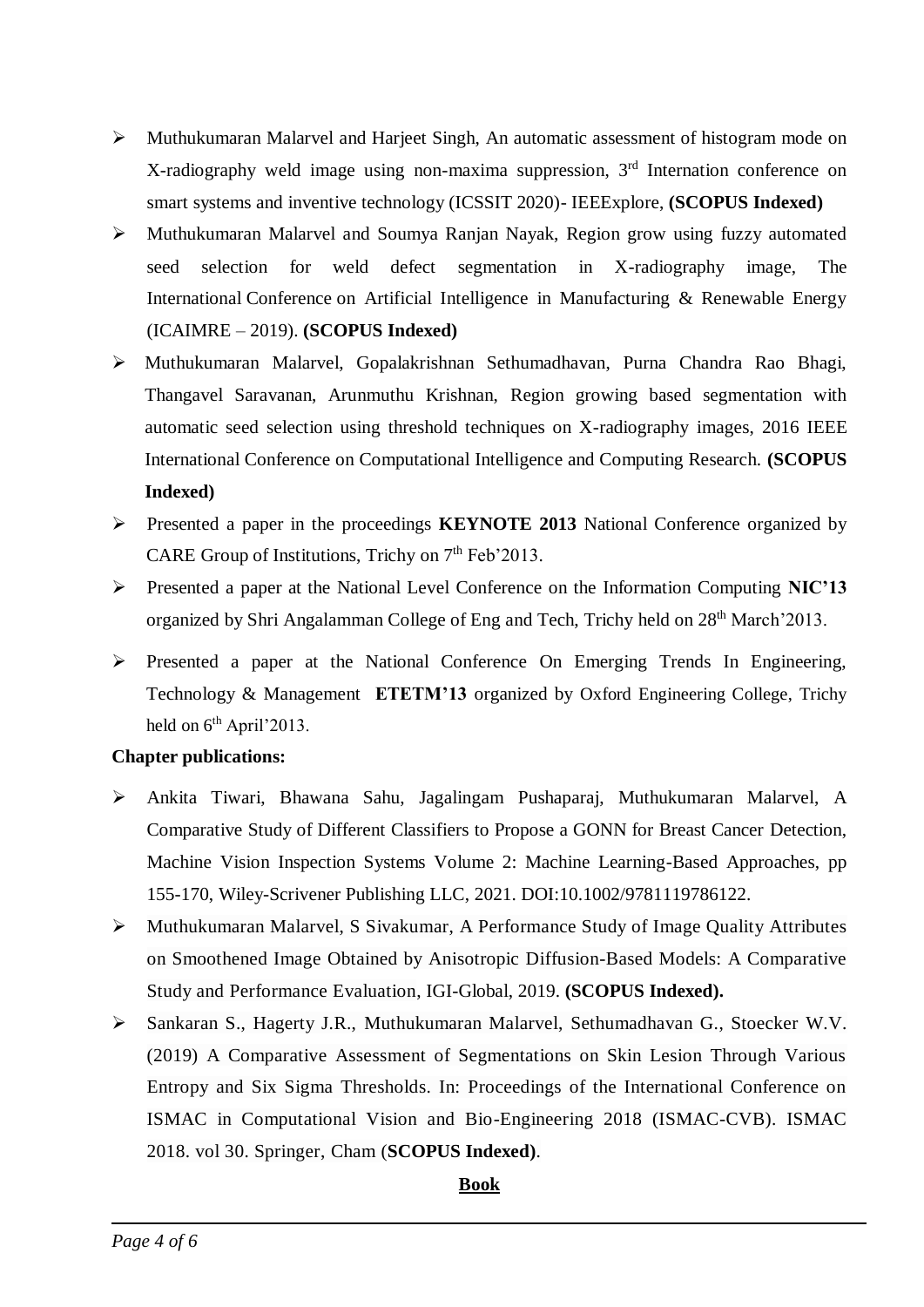- Soumya Ranjan Nayak, Biswa Mohan Sahoo, Muthukumaran Malarvel, Jibitesh Mishra, titled: Smart Sensor Networks using AI for industry 4.0: Applications and new opportunities, **Taylor & Francis- CRC Press, Oct 2021, ISBN 9780367702120.**
- Muthukumaran Malarvel, Soumya Ranjan Nayak , Prasant Kumar Pattnaik, Surya Narayan Panda. Titled: Machine vision inspection systems, Volume 2: Machine learning-based approaches, **John-Wiley Publications, Jan 2021,**

## **https://onlinelibrary.wiley.com/doi/book/10.1002/9781119786122**

 Muthukumaran Malarvel, Soumya Ranjan Nayak , Surya Narayan Panda, Prasant Kumar Pattnaik , N. Muangnak, Titled: Machine vision inspection systems: Image Processing, Concepts, Methodologies and Applications, **John-Wiley Publications (May-2020), https://onlinelibrary.wiley.com/doi/book/10.1002/9781119682042**.

## **Patents**

- Muthukumaran Malarvel, M Kathiravan, A Device For Conversion Of Visual Gestures Into Handwritten Of Deaf /Physically Challenged People, Australian Patent, August 2021, No 2021105337 **(Granted)**
- Harjeet Singh, Muthukumaran Malarvel, Partha Khanra, System and method for transcription, IP 202011031195, July 2020.
- Muthukumaran Malarvel and Soumya Ranjan Nayak, Device for segregating objects in limited illumination, IP 201911041599, October-2019 **(Granted #354455 dt: 24th Dec 2020)**.
- Soumya Ranjan Nayak and Muthukumaran Malarvel, Device For Surface Roughness Measurement Of An Object, IP 201911043717, October-2019 **(Granted).**

## **Fellowship and awards**

- Senior Research Fellowship, Board of Research in Nuclear Sciences (BRNS) grant no.2013/36/40-BRNS at SASTRA University, Thanjavur, India.
- IEEE senior member

# **Editor and reviewer role**

- Editorial member in International Journal of Medical Imaging.
- Reviewer of IEEE Access, Soft Computing, Journal of Intelligent and Fuzzy Systems-IOS Press, IET Image Processing, Abstract and Applied Analysis-Hindawi, Abstract and Applied Mathemtics, IGI Global, International Journal of computer vision and image processing.